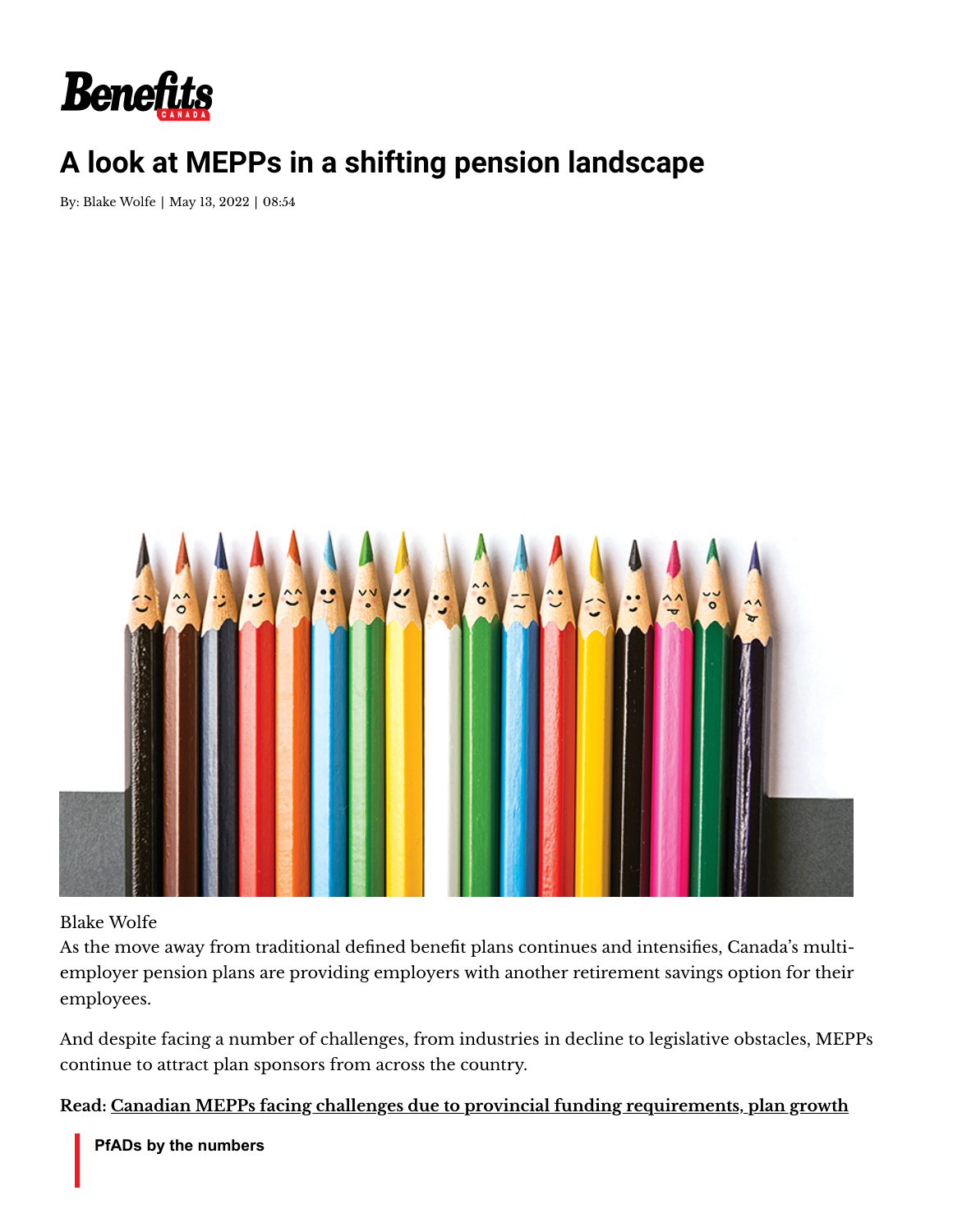**35%** — The highest percentage at which B.C.'s PfAD has been calculated, compared to a low of **20%**

**3** — The number of years B.C.'s target-benefit MEPPs were exempted from the PfAD, set to end in December 2022

**0%** — The current PfAD rate in Newfoundland and Labrador

For roughly 30 years, Ontario-based wine producer Andrew Peller Ltd. maintained a patchwork of closed DB plans, defined contribution plans and group registered retirement savings plans.

"Our investment platform had 12 accounts," says Cindy Palmer, director of human resources information systems and HR automation. "Our pension committee would meet several times a year and monitor the investments. We also spent a lot of time educating our employees on risk tolerance and how to choose accounts. As the years went on, we also offered options like target-date and targetrisk funds. We found that no matter how much time or money we spent, there was still a big disconnect among employees in understanding investments."

In 2021, Andrew Peller joined the Ideal Canadian Pension Plan, a multi-employer collective DC plan, with an eye toward simplifying its retirement savings offering. The organization matches employee contributions up to six per cent.

## **Read: FSRA advising DB MEPPs on governance, [risk-management](https://www.benefitscanada.com/news/cir-news-news/fsra-advising-db-mepps-on-governance-risk-management-practices/) practices**

"It translated into bigger payouts for employees, compared to what private sector retirement plans could offer," says Palmer. "We did a great job negotiating over the years with our previous provider and we had very competitive fees, but the fees we're getting now are even better. That's money that goes back to the plan members. As an employer, it was about the lower costs and reducing our fiduciary risk, as well as the outsourced administration services. We can spend our time on other value-added things now."

The portability of the ICPP also addresses decumulation issues. "Several years ago, we started to grapple with the concept of decumulation," she says. "An employee would finish with us and they'd be on their own. Now they have an option; they're not forced to keep their money in the ICPP, but if they join another employer, they don't have to move their assets out of the plan."

#### **The impact of industry**

#### **FSRA benchmarking Ontario MEPPs**

The Financial Services Regulatory Authority of Ontario is in the middle of a three-year pilot benchmarking exercise for the province's DB MEPPs.

Last March, the FSRA produced a series of leading practices for the sector, covering areas such as plan member communication, governance and risk management. Paul Martiniello, director of relationship management and special pension services at the FSRA, says the province's MEPPs will then benchmark themselves against these practices in a self-guided assessment. The FSRA expects to complete this exercise by spring 2024.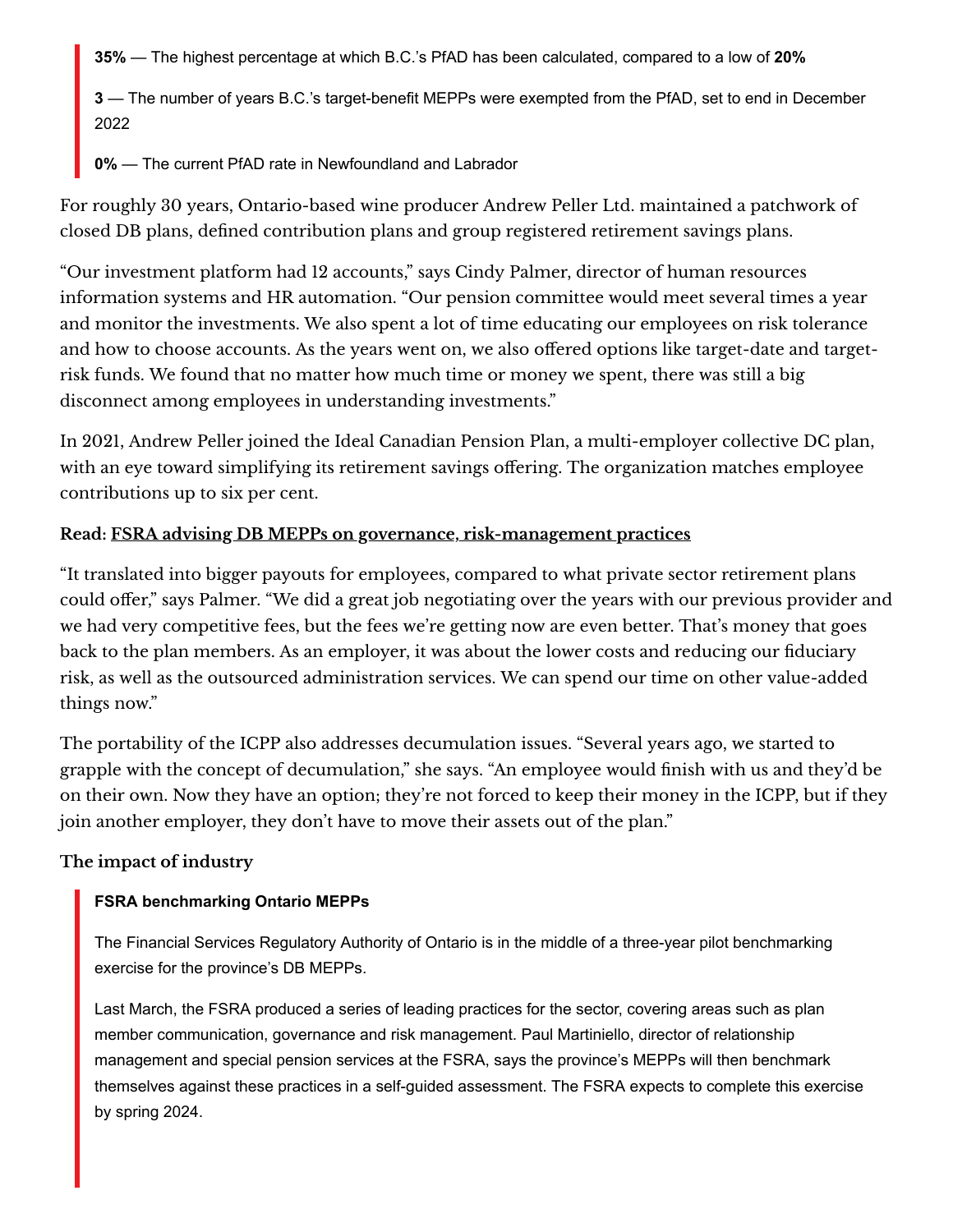"Many MEPPs see the benchmarking as an important piece of education. The leading practices paper has become part of trustee education sessions and third-party administrators are driving deep-dive governance reviews of all the MEPPs they administer. . . . There's stability [in the sector] and the beauty of MEPPs is that they aren't subject to the same risks as a corporately-sponsored plan.

"There's a lot of positive aspects to this type of structure and it will be interesting to see which way they evolve."

The future of industry-based MEPPs is largely determined by the growth  $-$  or lack thereof  $-$  in various sectors and the consolidation of pension plans across the wider labour movement, says Derrick Johnstone, chief executive officer for the British Columbia-based IWA–Forest Industry Pension Plan & LTD Plans.

"MEPPs have traditionally come from the industrial side of the pension world, but . . . industrial plans are shrinking for the most part. . . . A lot of plans can't survive on their own anymore. A valuation costs thousands of dollars, whether you're a \$5-million plan or a \$5-billion plan. Coupled with the administration and legal issues [of maintaining a plan], we're going to see a lot more [consolidation]."

But while MEPPs are shrinking in some sectors, they're growing in others. In January, the Anglican Church of Canada's roughly 1,000 DC plan members joined the General Synod pension plan. The transition came in response to a legislative change announced by the Ontario government in April 2019, which updated the target-benefit plan framework to include MEPPs with participating employers outside of the collective bargaining environment.

## **Read: An update on [MEPPS,](https://www.benefitscanada.com/news/bencan/an-update-on-mepps-jspps-and-prpps/) JSPPs and PRPPs**

And in March, MD Financial Management Inc. and Scotiabank announced the development of a new MEPP designed specifically for Canadian incorporated physicians. The Medicus Pension Plan will provide physicians with predictable lifetime retirement income based on personal earnings and years of service with their medical corporation, while pooling investments, longevity and economic risks among all plan participants. The plan is expected to launch within a year, subject to applicable regulatory approvals.

Across Canada, target-benefit MEPPs are subject to a range of funding frameworks. Many provinces have eliminated solvency requirements in favour of a provision for adverse deviation calculation, but the latter approach can be challenging for MEPPs, says Domenic Barbiero, a principal and consulting actuary at Eckler Ltd.

["Newfoundland](https://www.benefitscanada.com/pensions/governance-law/newfoundland-and-labrador-granting-mepps-permanent-solvency-funding-exemption/) and Labrador recently moved to zero PfAD, but in some provinces, it's up to 40 per cent. That's a big problem with these funding frameworks — there's such a wide range of PfAD requirements. We know some of the jurisdictions with a higher PfAD, such as Alberta and British Columbia, are reviewing their structure, so hopefully we'll see some changes that bring a little more consistency to the rules across Canada."

#### **Read: [Newfoundland](https://www.benefitscanada.com/pensions/governance-law/newfoundland-and-labrador-granting-mepps-permanent-solvency-funding-exemption/) and Labrador granting MEPPs permanent solvency funding exemption**

While solvency funding was becoming difficult for many of B.C.'s MEPPs, the province's PfAD requirement — which was enacted in 2015 and has fluctuated from 20 to 35 per cent of members' contributions — has proven too prescriptive, says Johnstone, noting the province's PfAD review is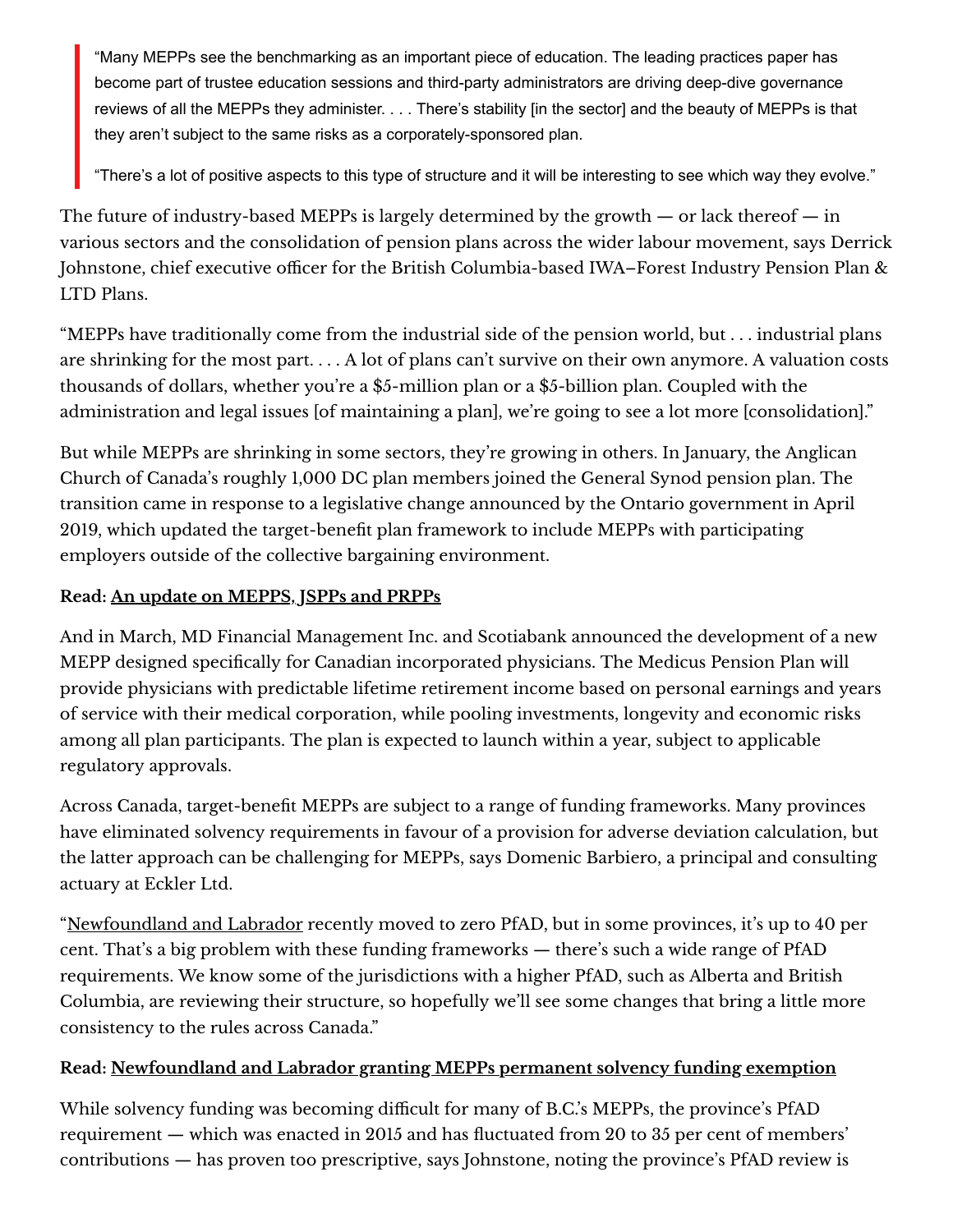expected to be made public later this year. In late 2020, B.C. temporarily suspended the application of the PfAD to the province's target-benefit plans for a three-year period, following any actuarial valuation filed from Dec. 31, 2019 to Dec. 30, 2022.

"We had to get rid of funding for solvency — plans were going to collapse because they couldn't fund it. But as it turned out, [the PfAD] is incredibly volatile because of its link to bond rates and, in terms of absolute values, it's seen by almost everyone as being too high. . . . Asking a plan to hold 35 per cent of assets just in case — you can't manage a plan that way. You can't tell members, 'We've got [\$1.5 billion of | your money just sitting there and we can't use it.'

"No one knows what the sweet spot is — the risk tolerance for each plan is different. No trustee wants to tell their members that benefits are going to be cut, especially if it's because they can't meet the 35 per cent PfAD threshold."

Dean Newell, vice-president of Actuarial Solutions Inc., says Ontario is also reviewing its solvency exemption rules for MEPPs. "Maybe there needs to be different rules [around how to address a deficit]. Is it through increasing contributions or by potentially cutting benefits? The MEPPs are a different breed in that the benefits can be cut; they operate differently from a traditional DB plan and therefore the rules ought to be different for them."

#### **Other challenges**

#### **Key takeaways**

- While MEPPs are shrinking in some industries, they're expanding in others.
- Funding frameworks for MEPPs need to account for each plan's individual circumstances instead of taking a one-size-fits-all approach.
- The pandemic's impact on MEPPs varies between industries and is largely related to how many hours employees are working.

The 2021 federal budget introduced changes to the Income Tax Act to prevent working retirees and members over the age of 71 from contributing to the DB provision of a specified multi-employer pension plan. Barbiero says the change is problematic for SMEPPs. "In the past, if a member was working, because contributions are required according to the collective agreement, they still needed to be made to the plan, even if the member isn't earning benefits. Now, the changes in the regulation put the plan in a revocable position if contributions are made to DB provisions and a member is receiving a pension from the plan."

Since these plans deal at an arm's length from employers, the legislation creates administrative complexities, he adds. "The plans are having to implement systems to be able to track [who is in receipt of a pension] and make sure they're not accepting contributions that put [the plan] in a revocable position. There isn't a one-size-fits-all solution — it's going to be a solution that's right for each plan and its individual circumstances."